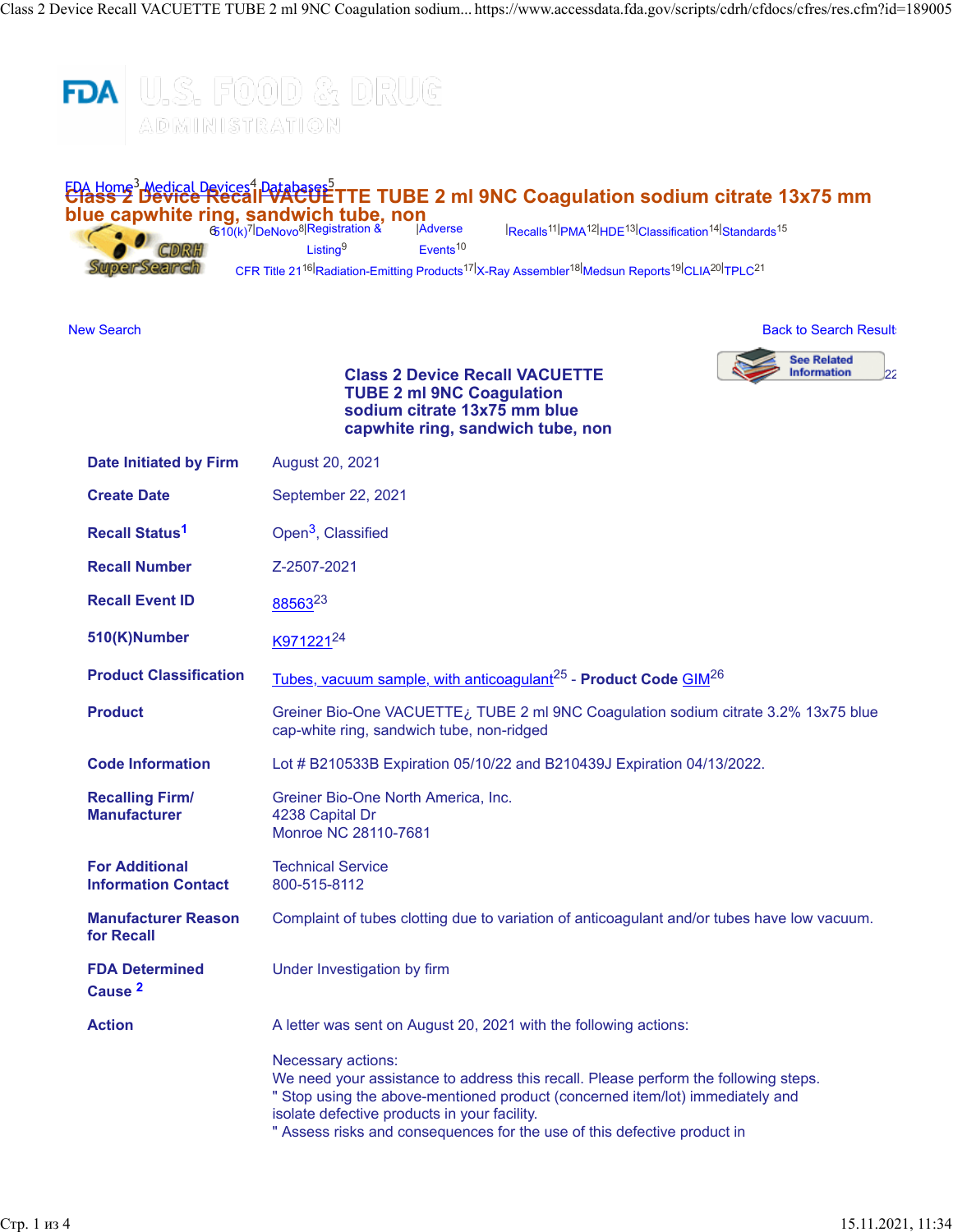|                                 | accordance with your procedures and take appropriate action.<br>" Complete the attached Product Disposition Site Confirmation form and fax to<br>Greiner Bio-One North America, Inc. at 800.726.0052 or email to patech@gbo.com.                                  |
|---------------------------------|-------------------------------------------------------------------------------------------------------------------------------------------------------------------------------------------------------------------------------------------------------------------|
|                                 | This form is to confirm that you have discarded/destroyed all products from these<br>items/lots. We will replace the product after the completed form is sent to Greiner.<br>If you have additional questions, please call our Technical Service at 800-515-8112. |
| <b>Quantity in Commerce</b>     | 956,400                                                                                                                                                                                                                                                           |
| <b>Distribution</b>             | US Nationwide distribution in the states of AL, AZ, CA, CT, FL, GA, IL, IN, KY, LA, MD, ME,<br>MO, MT, NC, NE, NM, NV, NY, OH, OR, PA, TX, VA, WA and Puerto Rico.                                                                                                |
| <b>Total Product Life Cycle</b> | TPLC Device Report <sup>27</sup>                                                                                                                                                                                                                                  |

 $1$  A record in this database is created when a firm initiates a correction or removal action. The record is updated if the FDA identifies a violation and classifies the action as a recall, and it is updated for a final time when the recall is terminated. Learn more about [medical device recalls](http://www.fda.gov/MedicalDevices/Safety/ListofRecalls/ucm329946.htm)<sup>28</sup>.

<sup>2</sup> Per FDA policy, recall cause determinations are subject to modification up to the point of termination of the recall.

 $3$  The manufacturer has initiated the recall and not all products have been corrected or removed. This record will be updated as the status changes.

## 510(K) Database [510\(K\)s with Product Code = GIM and Original Applicant = GREINER AMERICA, INC.](https://www.accessdata.fda.gov/scripts/cdrh/cfdocs/cfPMN/pmn.cfm?start_search=1&productcode=GIM&knumber=&applicant=GREINER%20AMERICA%2C%20INC%2E)<sup>29</sup>

## **Links on this page:**

- 1. http://www.addthis.com/bookmark.php?u508=true&v=152&username=fdamain
- 2. http://www.addthis.com/bookmark.php
- 3. https://www.fda.gov/
- 4. http://www.fda.gov/MedicalDevices/default.htm
- 5. http://www.fda.gov/MedicalDevices/DeviceRegulationandGuidance/Databases /default.htm
- 6. /scripts/cdrh/devicesatfda/index.cfm
- 7. /scripts/cdrh/cfdocs/cfPMN/pmn.cfm
- 8. /scripts/cdrh/cfdocs/cfpmn/denovo.cfm
- 9. /scripts/cdrh/cfdocs/cfRL/rl.cfm
- 10. /scripts/cdrh/cfdocs/cfMAUDE/TextSearch.cfm
- 11. /scripts/cdrh/cfdocs/cfRES/res.cfm
- 12. /scripts/cdrh/cfdocs/cfPMA/pma.cfm
- 13. /scripts/cdrh/cfdocs/cfHDE/hde.cfm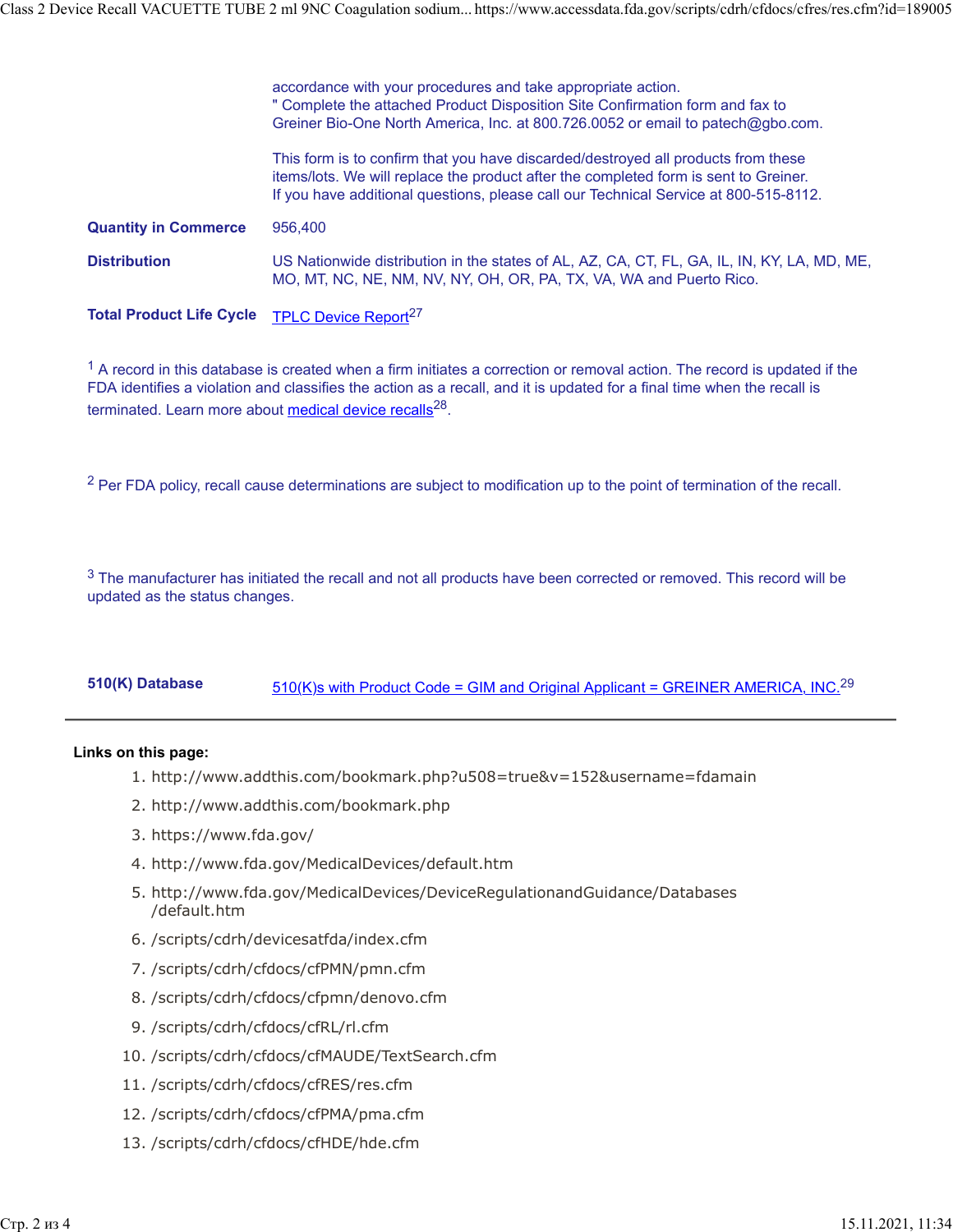- 14. /scripts/cdrh/cfdocs/cfPCD/classification.cfm
- 15. /scripts/cdrh/cfdocs/cfStandards/search.cfm
- 16. /scripts/cdrh/cfdocs/cfCFR/CFRSearch.cfm
- 17. /scripts/cdrh/cfdocs/cfPCD\_RH/classification.cfm
- 18. /scripts/cdrh/cfdocs/cfAssem/assembler.cfm
- 19. /scripts/cdrh/cfdocs/Medsun/searchReportText.cfm
- 20. /scripts/cdrh/cfdocs/cfClia/Search.cfm
- 21. /scripts/cdrh/cfdocs/cfTPLC/tplc.cfm
- 22. http://www.fda.gov/safety/recalls/enforcementreports/default.htm
- 23. /scripts/cdrh/cfdocs/cfRES/res.cfm?start\_search=1&event\_id=88563
- 24. /scripts/cdrh/cfdocs/cfpmn/pmn.cfm?ID=K971221
- 25. /scripts/cdrh/cfdocs/cfPCD/classification.cfm?ID=GIM
- 26. /scripts/cdrh/cfdocs/cfPCD/classification.cfm?ID=GIM
- 27. /scripts/cdrh/cfdocs/cfTPLC/tplc.cfm?id=GIM
- 28. http://www.fda.gov/MedicalDevices/Safety/ListofRecalls/ucm329946.htm
- 29. /scripts/cdrh/cfdocs/cfPMN/pmn.cfm?start\_search=1&productcode=GIM&knumber=& applicant=GREINER%20AMERICA%2C%20INC%2E

Page Last Updated: 11/12/2021

Note: If you need help accessing information in different file formats, see [Instructions for Downloading Viewers](https://www.fda.gov/about-fda/website-policies/viewing-files) [and Players.](https://www.fda.gov/about-fda/website-policies/viewing-files)

Language Assistance Available: [Español](https://www.fda.gov/about-fda/about-website/language-assistance-services#spanish) | [繁體中文](https://www.fda.gov/about-fda/about-website/language-assistance-services#chinese) | Tiế[ng Vi](https://www.fda.gov/about-fda/about-website/language-assistance-services#vietnamese)ệt | [한국어](https://www.fda.gov/about-fda/about-website/language-assistance-services#korean) | [Tagalog](https://www.fda.gov/about-fda/about-website/language-assistance-services#tagalog) | [Русский](https://www.fda.gov/about-fda/about-website/language-assistance-services#russian) | [ةيبرعلا](hhttps://www.fda.gov/about-fda/about-website/language-assistance-services#arabic)| [Kreyòl](https://www.fda.gov/about-fda/about-website/language-assistance-services#creole) [Ayisyen](https://www.fda.gov/about-fda/about-website/language-assistance-services#creole) | [Français](https://www.fda.gov/about-fda/about-website/language-assistance-services#french) | [Polski](https://www.fda.gov/about-fda/about-website/language-assistance-services#polish) | [Português](https://www.fda.gov/about-fda/about-website/language-assistance-services#portuguese) | [Italiano](https://www.fda.gov/about-fda/about-website/language-assistance-services#italian) | [Deutsch](https://www.fda.gov/about-fda/about-website/language-assistance-services#german) | [日本語](https://www.fda.gov/about-fda/about-website/language-assistance-services#japanese) | [یسراف](https://www.fda.gov/about-fda/about-website/language-assistance-services#farsi)| [English](https://www.fda.gov/about-fda/about-website/language-assistance-services#english)

[Accessibility](https://www.fda.gov/about-fda/about-website/accessibility) [Contact FDA](https://www.fda.gov/about-fda/contact-fda) [Careers](https://www.fda.gov/about-fda/jobs-and-training-fda) [FDA Basics](https://www.fda.gov/about-fda/transparency/fda-basics) [FOIA](https://www.fda.gov/regulatory-information/freedom-information) [No FEAR Act](https://www.fda.gov/about-fda/jobs-and-training-fda/no-fear-act) [Nondiscrimination](https://www.fda.gov/about-fda/about-website/fda-nondiscrimination-notice) [Website Policies /](https://www.fda.gov/about-fda/about-website/website-policies) **[Privacy](https://www.fda.gov/about-fda/about-website/website-policies)** 

## **FDA**

U.S. Food and Drug Administration 10903 New Hampshire Avenue Silver Spring, MD 20993 Ph. 1-888-INFO-FDA (1-888-463-6332) [Contact FDA](https://www.fda.gov/about-fda/contact-fda)



[For Government](https://www.fda.gov/federal-state-local-tribal-and-territorial-officials) [For Press](https://www.fda.gov/news-events)

[Combination Products](https://www.fda.gov/combination-products) [Advisory Committees](https://www.fda.gov/advisory-committees) [Science & Research](https://www.fda.gov/Science-Research) [Regulatory Information](https://www.fda.gov/Regulatory-Information) [Safety](https://www.fda.gov/Safety) [Emergency Preparedness](https://www.fda.gov/emergency-preparedness-and-response) [International Programs](https://www.fda.gov/international-programs) [News & Events](https://www.fda.gov/news-events) [Training and Continuing Education](https://www.fda.gov/training-and-continuing-education) [Inspections/Compliance](https://www.fda.gov/inspections-compliance-enforcement-and-criminal-investigations) [State & Local Officials](https://www.fda.gov/federal-state-local-tribal-and-territorial-officials) [Consumers](https://www.fda.gov/consumers) [Industry](https://www.fda.gov/industry) [Health Professionals](https://www.fda.gov/health-professionals) [FDA Archive](https://www.fda.gov/about-fda/about-website/fdagov-archive)

U.S. Department of Health & Human Services

## **Links on this page:**

- 1. http://www.addthis.com/bookmark.php?u508=true&v=152&username=fdamain
- 2. http://www.addthis.com/bookmark.php
- 3. https://www.fda.gov/
- 4. http://www.fda.gov/MedicalDevices/default.htm
- 5. http://www.fda.gov/MedicalDevices/DeviceRegulationandGuidance/Databases /default.htm